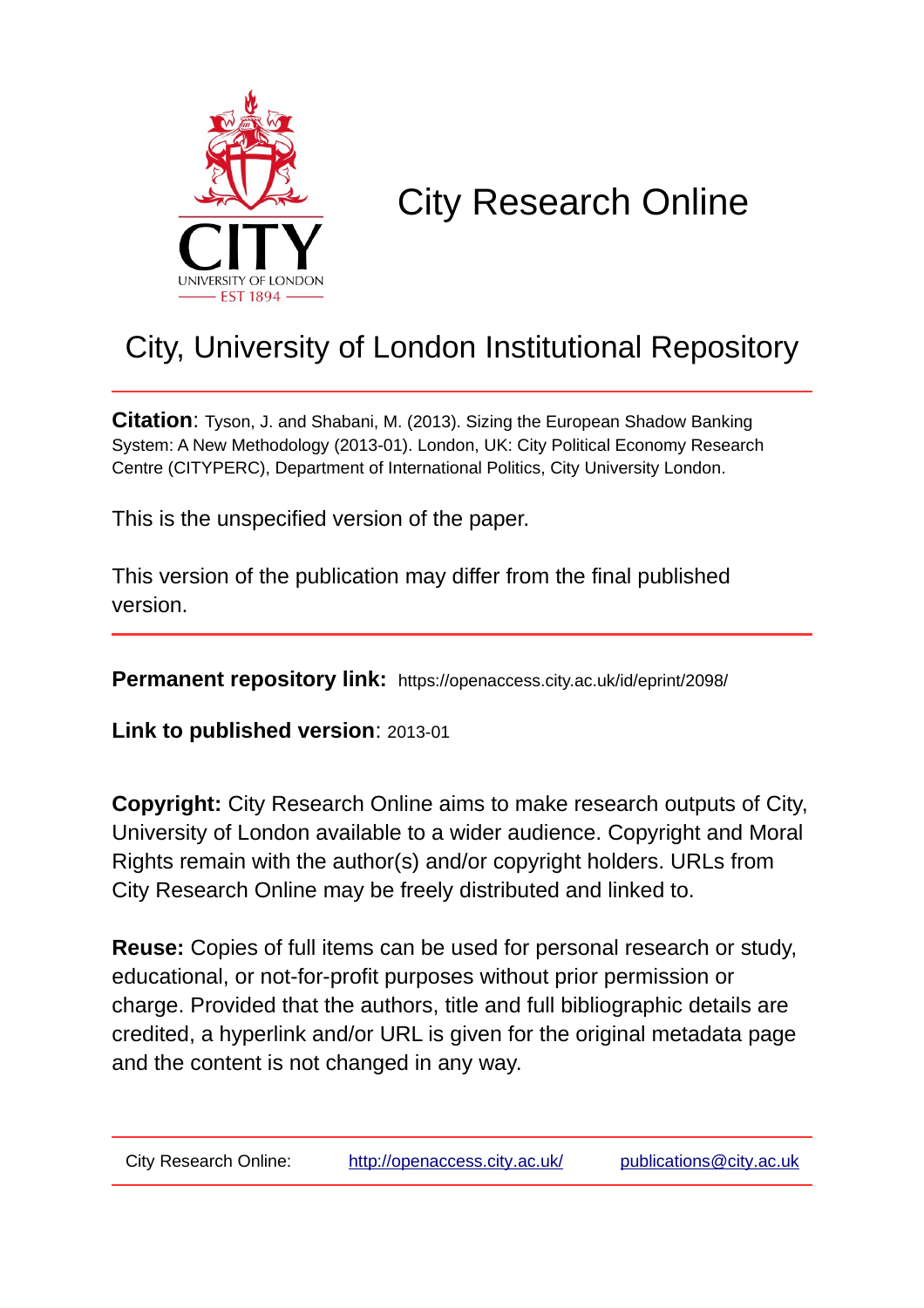

CITYPERC Working Paper Series no. 2013/01

# **CITYPERC** City Political Economy Research Centre

CITYPERC

City Political Economy Research Centre Department of International Politics City University London Northampton Square London EC1V 0HB

**ISSN 2051-9427** Contact: cityperc@city.ac.uk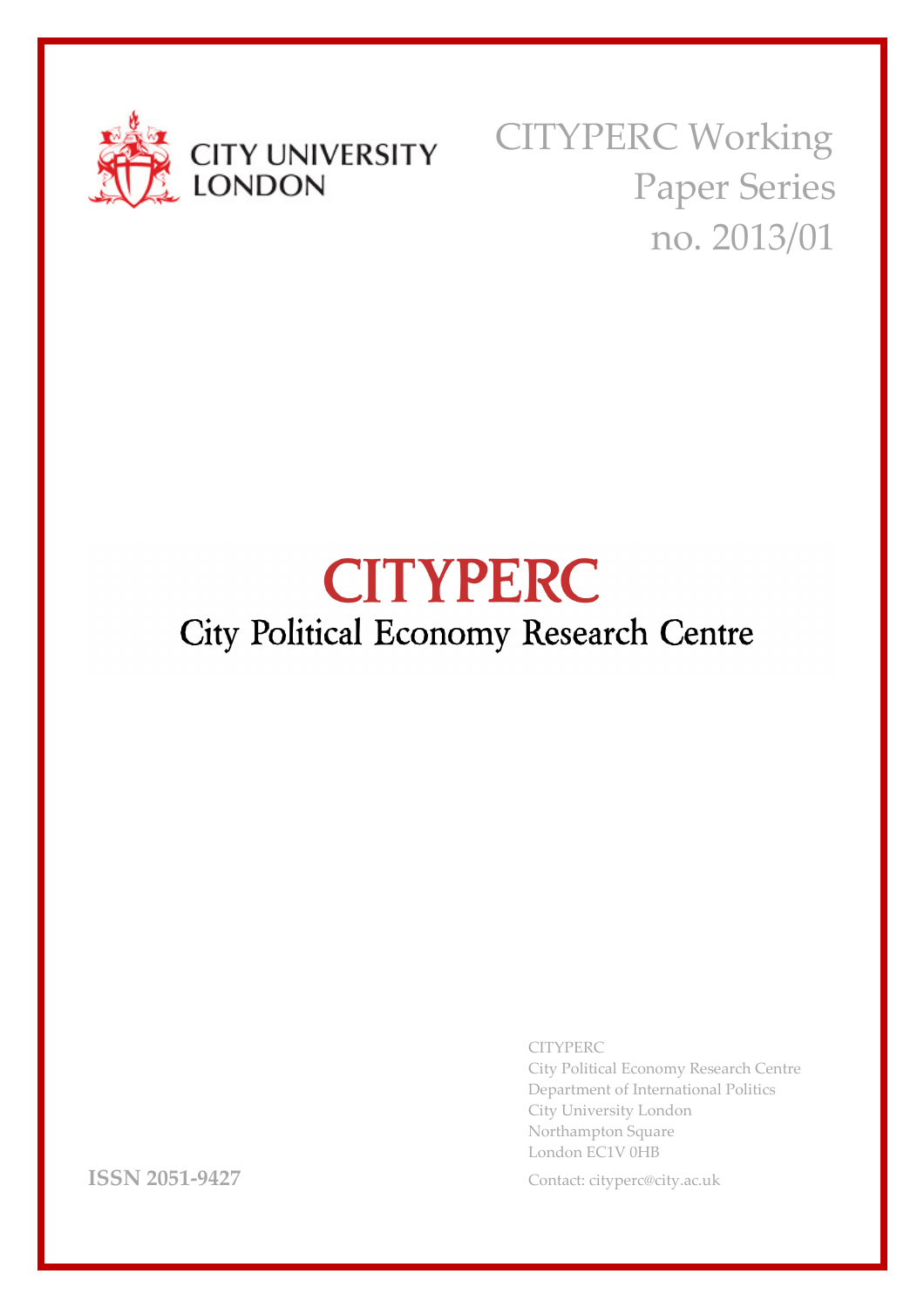### **Sizing the European Shadow Banking System: A New Methodology**

## **Judith Tyson**<sup>∗</sup> **& Mimoza Shabani\*\***

#### **Abstract**

One of the critical unanswered questions relating to the shadow-banking system has been to quantify its scale in an industry where entities, by design, are opaque and often outside of regulated and publically shared frameworks.

However almost all shadow banking entities, including hedge funds, private equity funds and special purpose vehicles ("SPVs"), interact with the financial markets via regulated investment banks. For example, many SPVs are in fact originated as part of investment banking business and hedge funds typically transact in financial markets exclusively via the "prime brokerage" division of investment banks.

This interface with the regulated banking environment combines with the typical practise by investment banks of equalizing compensation (Including bonus) ratios to revenues globally which then allows identification of the implied difference in revenues and hence assets that represents the shadow banking system.

The paper will present for critique the results of this methodology to estimate the UK shadow banking system including European business managed from the UK. The estimate will imply a larger scale of shadow banking than previous estimates at £548 billion which, when combined with hedge fund assets of £360 billion (FSA, 2011) gives total shadow banking assets of over £900 billion. It is proposed that the large gap between the estimates of this paper and other estimates reflects the huge, and previously unknown, scale of offshore activities of UK investment banks.

 $\overline{\phantom{0}}$ 

<sup>∗</sup> Judith Tyson is a researcher at SOAS, University of London, specialising in financial markets and is a former member of the senior management of JPMorgan Asia. Current research includes the European Commission's "Financialization, Economy, Society and Sustainable Development" Programme under Prof. Jan Toporowski and research projects with Prof. S. Griffith-Jones of the "Initiative for Policy Dialogue", Columbia University, NYC.

Mimosa Shabani is a researcher at SOAS, University of London. Current research includes the European Commission's "Financialization, Economy, Society and Sustainable Development" Programme under Prof. Jan Toporowski.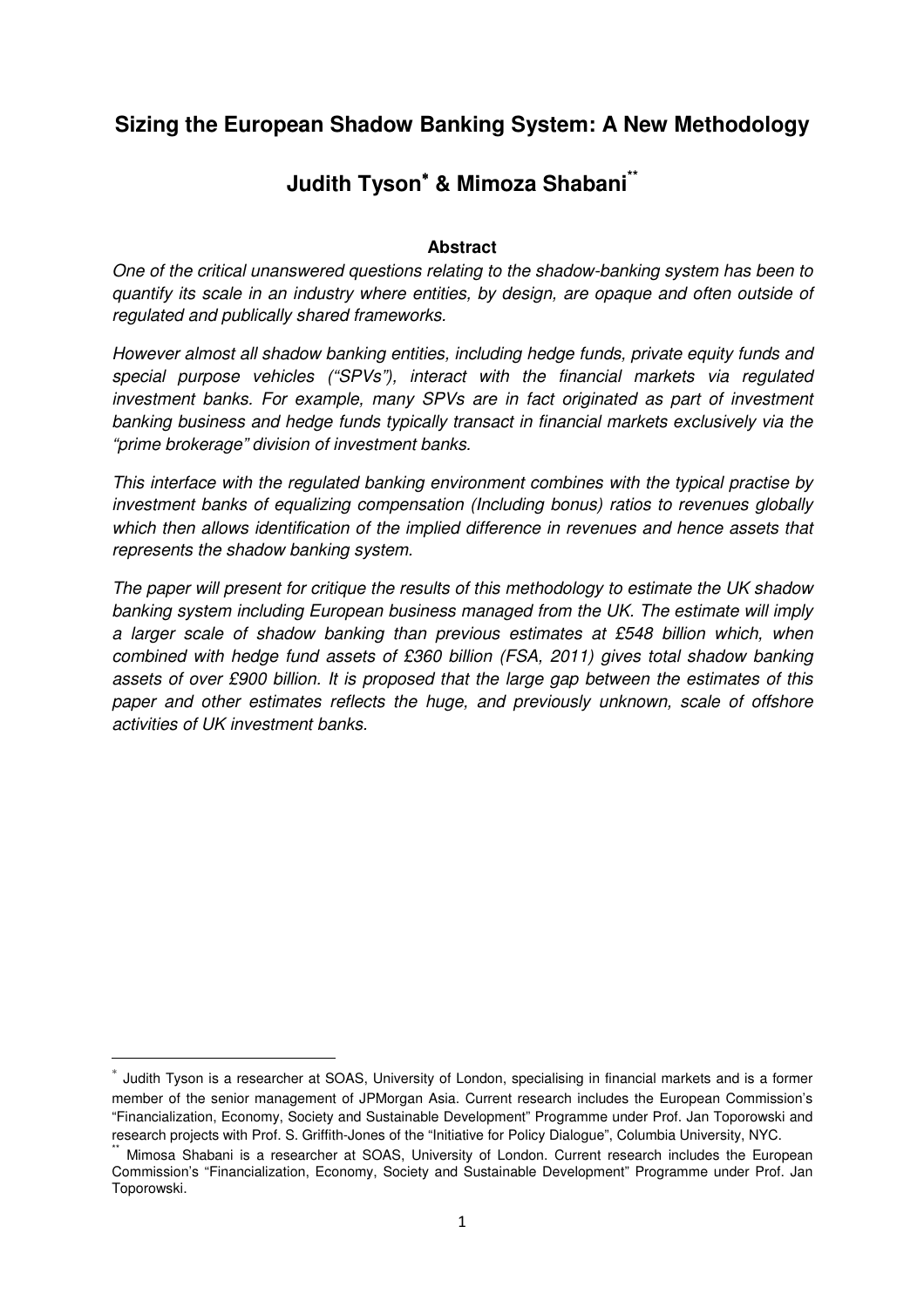#### **Introduction**

From 2000 onwards the shadow banking industry grew in size and importance globally. In particular there was huge growth in the number and size of hedge funds, private equity funds and special purpose vehicles ("SPVs"). This was particalty true for the UK which became a global centre for hedge fund and private equity fund activities. In addition the UK became the global centre at many investment banks for managing the risk and operations of SPVs, related to structured financial transactions (Toporowski et al, 2013). In the paper the UK has been selected as the case study due to its importance to off-balance sheet activity globally. Such vehicles became important client segments for investments banks who acted both as principles for investments assets in such vehicles and as prime brokers for them. The key drivers for this growth were the fact that such vehicles were unregulated and, for investment banks, off balance sheet, thus ensuring their activities were opaque. The risks of these activities became apparent during the financial crisis when the lack of transparency and the unknown scale of activities and assets created panic amongst financial markets participants who were unable to assess counterparty or market risks (Independent Commission on banking, 2011). Given such events there have been calls for greater regulations and transparency of the activities of shadow banking, but in reality minimal regulation has been enacted.

Further the scale of the activities remains opaque and this reduces the influence of calls for regulation. Current estimates rely on trade bodies or regulators but both are highly likely to be substantially incomplete and understate the scale of shadow banking. For example, by definition, regulators lack access to accurate data on unregulated activities and trade bodies disclosures are typically voluntary and unaudited. In addition, and critical to this paper, all exclude any estimate of the level of assets in SPVs originated by, but off balance sheets of, investment banks.

This paper seeks to estimate the scale of this underestimation using a new methodology and using the UK as an example. The method uses the fact that bonus figures are globally consistent ratios of revenues and are publically disclosed in UK subsidiary financial statements on a basis that reflects true economic activity in the location. This contrasts with disclosed revenues and assets in such financial statements which are substantially distorted by accounting, tax and regulatory arbitrage. The bonus figure can then used to imply revenues and then assets using bonus: revenue and revenue: asset ratios from group financial statements. Comparison of the reported on-balance sheet assets and the implied assets estimates the off-balance sheet assets of investment banks.

#### **Detail of the Method**

Investment banks disclose financial information through both consolidated group financial statements and in subsidiary financial statements, as required by regulatory or legal requirements. Such financial statements follow standard accounting principles and are typically audited. However in such statements there can be significant differences between the accounting statements and economic reality of investment banks activities. For example, and by design, they exclude off balance sheet assets, including those held or transferred to SPVs, assets transferred to regulatory arbitrage purposes and revenue transfers designed to reduce taxation.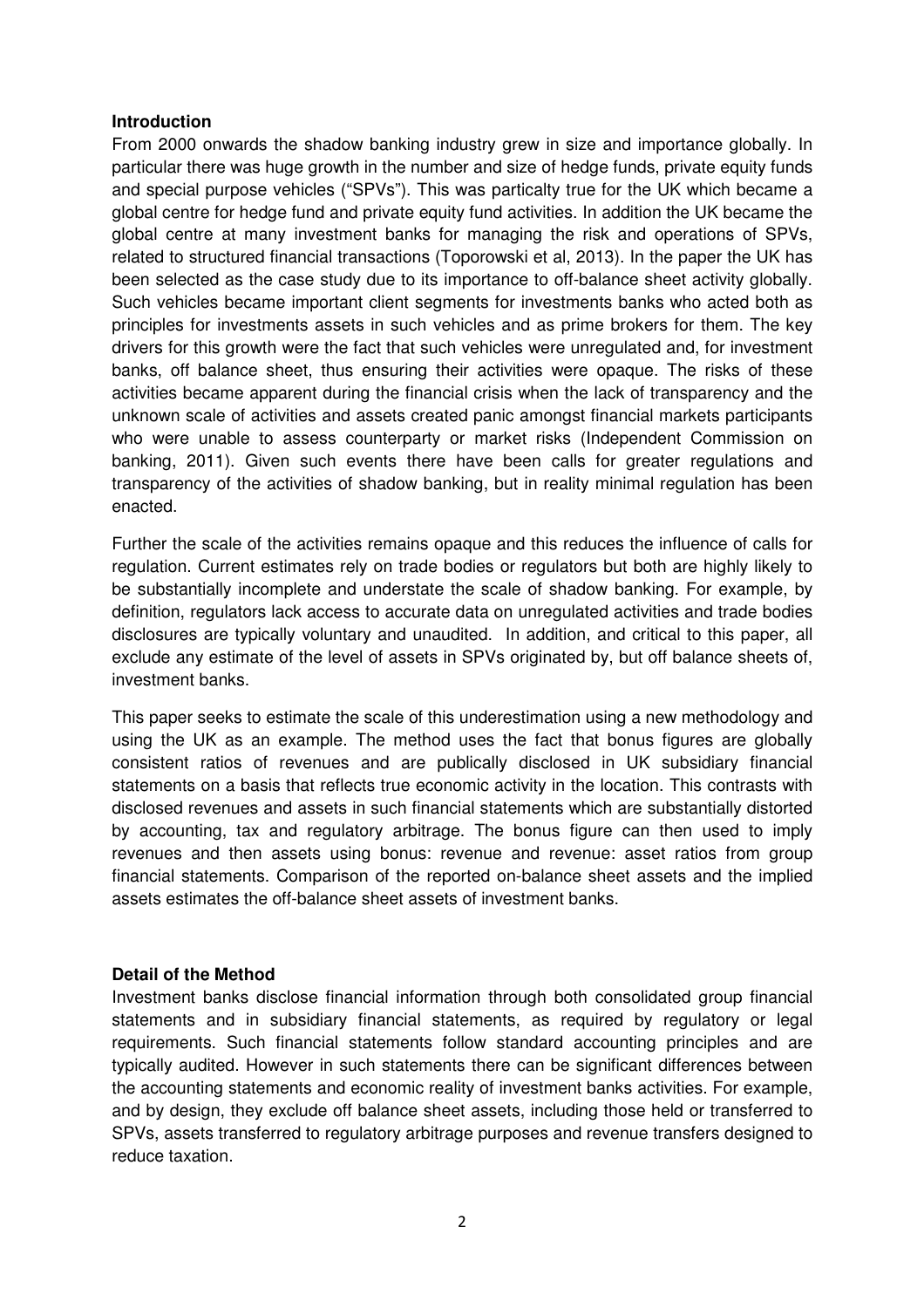These problems of financial statements failing to reflect economic reality is particular acute for subsidiaries as there is no correction, through group consolidation accounting, of intersubsidiary transfers. In addition, for high tax jurisdictions, such as the UK, revenue transfers offshore are particularly prevalent<sup>1</sup>. This means that a subsidiary's financial statements are likely to be misleading, especially for revenues and assets, in representing true economic activities.

However, compensation figures for subsidiaries are not typically managed in this way as they are required to be accounted for in the subsidiary of the employees tax residency. Compensation is composed of both salary and bonuses. Bonuses are usually calculated based on percentages of revenues which are consistent across years and locations and use economically correct revenues which are known from internal management accounts. This reflects the common practise within investment banks of paying bonuses based on individuals performance, as measured by such internal management accounts, and the practise of equalising bonus allocations for all global locations. This means that compensation, unlike asset and revenues, as disclosed in publically disclosed subsidiary accounts is more fairly matched to the jurisdiction and reflects its true economic activity.

This method identified the bonus from UK subsidiary accounts. Subsidiaries were identified from the FSA register and from Company House registrations. Accounts are filed under limited company legislation at the UK Company House and are publically available. In some instances employment is managed through a number of subsidiaries including specialist "service" subsidiaries which are designed to manage employees and limit liability of investment banks in relation to employment rights. All such subsidiaries have been identified where possible. Then asset, revenues and bonuses from global accounts are used to calculate ratios and these are applied to the bonus figure for the UK alone to imply total UK assets. The implied assets is then compared to the disclosed on-balance sheet assets to give the off-balance sheet assets.

These figures are then summed across all the selected sample of banks to give an estimate of the UK banking off-balance sheet assets held in SPVs. For a given year this method gives the "flow" for the year represented by new trades due to the accounting for profits on a markto-market or mark-to-model basis. Using an estimated 5 year average deal maturity, stock of off balance sheet assets can then be calculated.

#### **An Example: Goldman Sachs**

l

Goldman Sachs is an important participant in UK financial markets and a global leader in structured products. The UK is also important to Goldman Sachs with a significant portion of global revenues being generated by the UK office and the European business managed from their London office. Goldman Sachs also follow the common business practise of equalising bonus ratios regionally, as assumed in the methodology. The annual report comments that, "The cost drivers of the firm taken as a whole —compensation, headcount

 $1$  The scale of the activity, in relation to tax, was revealed when new disclosure requirements were introduced by the Inland Revenue requiring disclosure of legal tax avoidance schemes of this type and, between 2004 and 2011, more than 2,000 different schemes and instruments were disclosed. In a particularly flagrant example, Barclays manipulated the buy-back of its own bonds and tax credits on interest to avoid over £500 million in UK corporate tax until this scheme was retrospectively stopped by the UK Inland revenue in 2012 (Toporowski et al, 2013).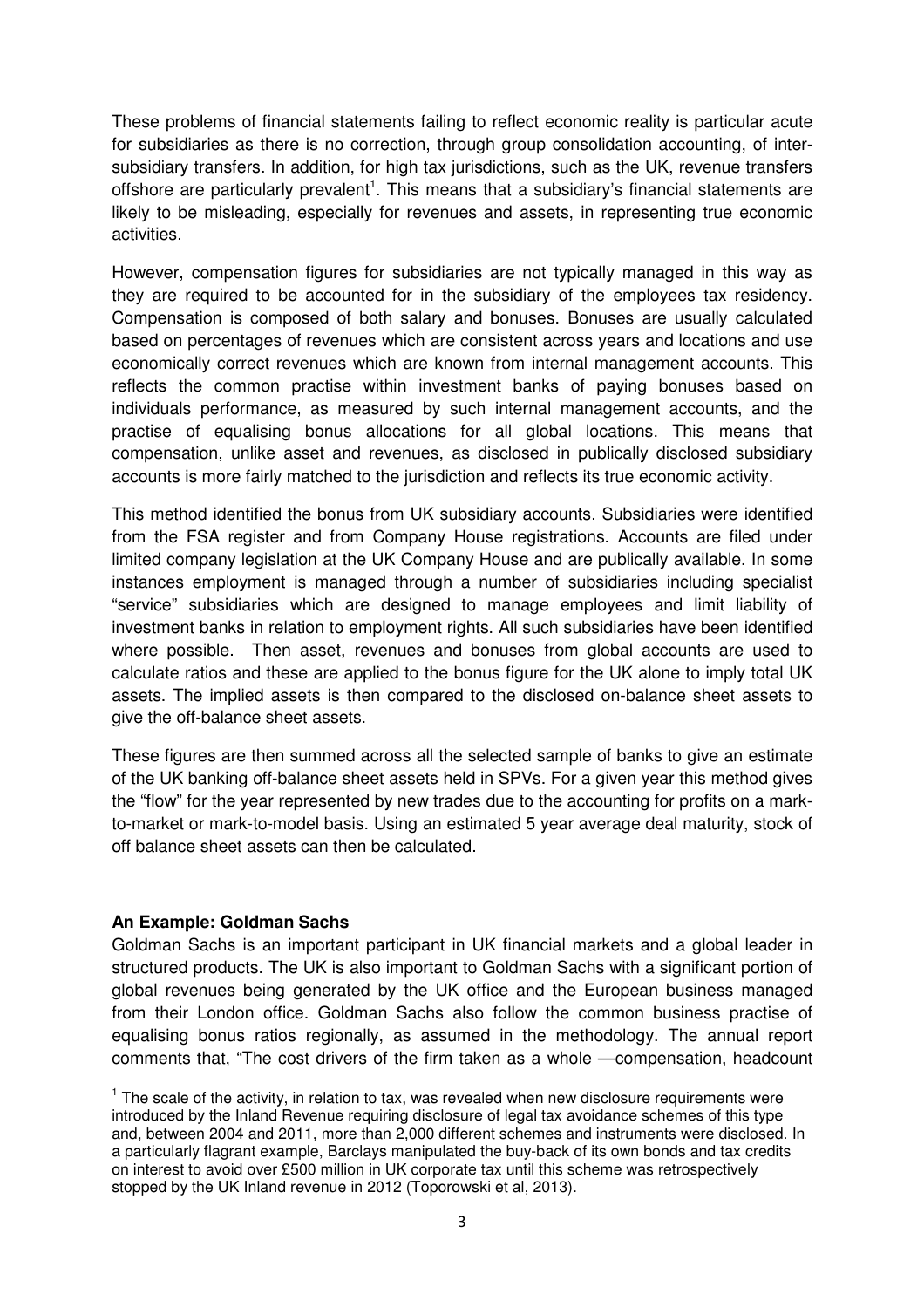and levels of business activity —are broadly similar in each of the firm's business segments."<sup>2</sup>.

To illustrate the methodology, the figure 1 sets out the calculation for Goldman Sachs.

| <b>GOLDMAN SACHS</b>                                                  | 2010    | 2011    | <b>Average</b> |  |  |
|-----------------------------------------------------------------------|---------|---------|----------------|--|--|
| <b>Global Consolidated Group Financial Statements</b>                 |         |         |                |  |  |
| <b>USD millions</b>                                                   |         |         |                |  |  |
| <b>Gross Assets</b>                                                   | 911,332 | 923,225 | 917,279        |  |  |
| <b>Total Revenues</b>                                                 | 39,161  | 28,811  | 33,986         |  |  |
| Compensation & benefits                                               | 15,376  | 12,223  | 13,800         |  |  |
| Compensation: Revenue ratio                                           | 39.3%   | 42.4%   | 40.8%          |  |  |
| Revenues: Assets ratio                                                | 4.3%    | 3.1%    | 3.7%           |  |  |
| <b>Goldman Sachs International Bank (UK FSA Regulated Subsidiary)</b> |         |         |                |  |  |
| <b>STG millions</b>                                                   |         |         |                |  |  |
| Revenues                                                              | 7,373   | 5,131   | 6,252          |  |  |
| <b>Gross Assets</b>                                                   | 750,727 | 942,126 | 846,427        |  |  |
| Compensation & benefits                                               | 3,969   | 2,821   | 3,395          |  |  |
| Compensation: Revenue ratio                                           | 53.8%   | 55.0%   | 54.4%          |  |  |
|                                                                       |         |         |                |  |  |
| <b>Estimate of undocumentated assets</b>                              |         |         |                |  |  |
| <b>STG</b> millions                                                   |         |         |                |  |  |
| Compensation difference %                                             | 14.6%   | 12.6%   | 13.6%          |  |  |
| Implied UK revenues                                                   | 1,074   | 644     | 859            |  |  |
| Implied UK off balance sheet assets (Flow)                            | 24,996  | 20,642  | 22,819         |  |  |
| Implied UK off balance sheet assets (Stock)                           |         |         | 114,095        |  |  |
| % of UK On-balance sheet assets                                       |         |         | 13%            |  |  |

#### **Figure 1: Example calculation for Goldman Sachs, 2010 & 2011.**

Source: Goldman Sachs and Goldman Sachs International Bank Financial Statements for 2010 and 2011, http://www.goldmansachs.com/investor-relations/financials/

As illustrated, global compensation: revenue ratios for 2010 and 2011 average 40.8% globally but for the UK average 54.4%. Global revenue: asset ratio is 3.7%. When applying these global ratios to the UK compensation this implies additional economic revenues of £0.8 billion and additional assets of £22 billion annually. Assuming an average maturity for a structured product of 5 years, off-balance sheet assets are calculated as £114 billion or 13% of on-balance sheet assets.

#### **Results for the UK**

 2 Extract from Goldman Sachs 2011 Annual report, page 180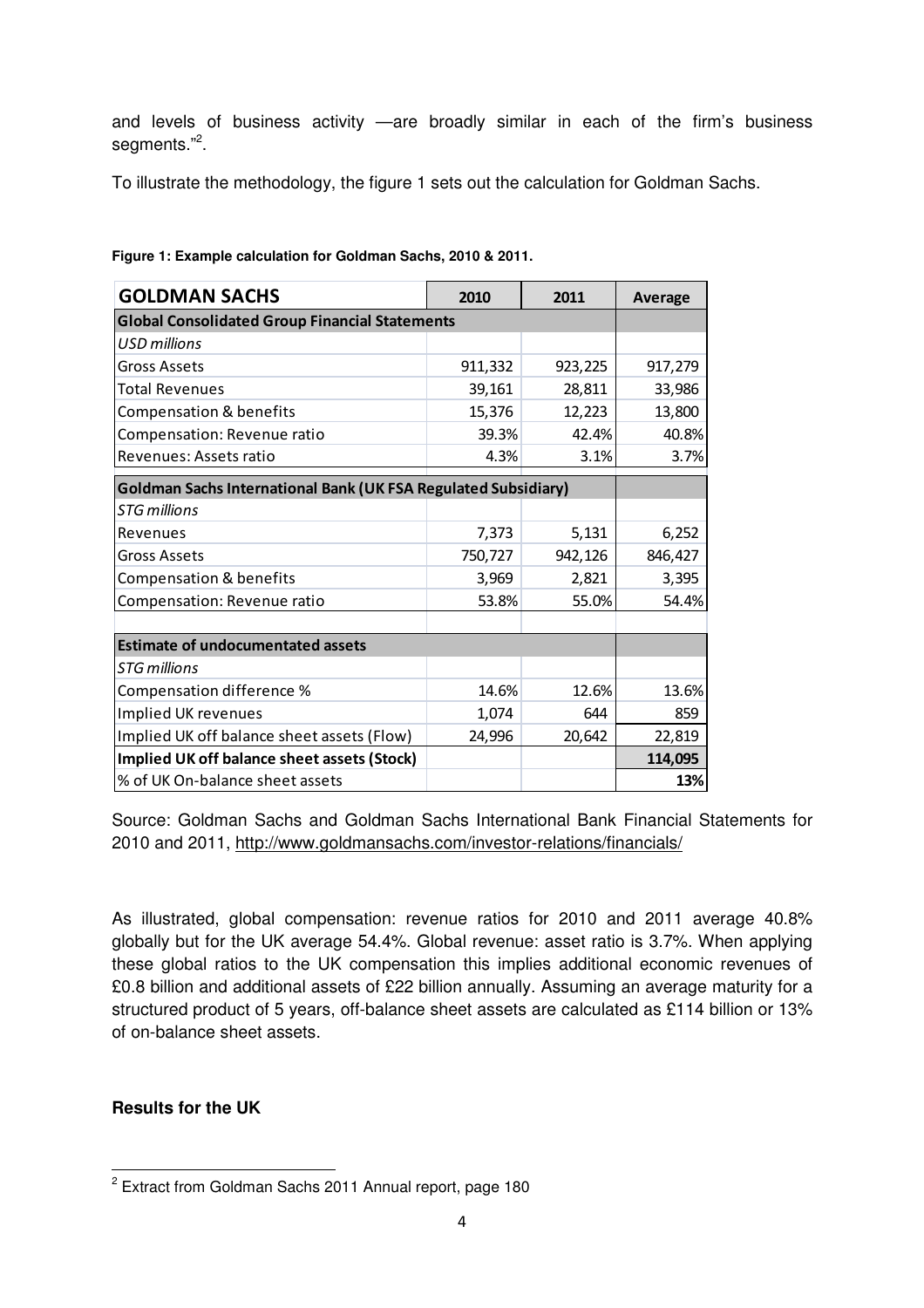This methodology was then repeated for the sample selected. The sample was the banks with a top 10 UK or EMEA market shares in structured financing<sup>3</sup>. They are Barclays, Morgan Stanley, Goldman Sachs, Citibank, Deutsche Bank, Credit Suisse and JP Morgan<sup>4</sup>. Subsidiaries are detailed in the appendix for each bank. In some instances the UK subsidiaries used also operate all European businesses. Results are shown in figure 2 below.

|                      | <b>Off Balance Sheet UK/EMEA Assets</b> |         |                   |                           |                                |
|----------------------|-----------------------------------------|---------|-------------------|---------------------------|--------------------------------|
| <b>STG millions</b>  | 2010                                    | 2011    | Average<br>(Flow) | <b>Average</b><br>(Stock) | % of On BS<br><b>UK Assets</b> |
| <b>Barclays</b>      | 19,154                                  | 48,835  | 33,994            | 169,972                   | 15%                            |
| Morgan Stanley       | 12,898                                  | 8,855   | 10,876            | 54,382                    | 38%                            |
| Goldman Sachs        | 24,996                                  | 20,642  | 22,819            | 114,095                   | 13%                            |
| Citibank             | 1,770                                   | 96      | 933               | 4,666                     | 26%                            |
| Deutsche Bank        | 20,915                                  | 4,350   | 12,633            | 63,165                    | 10%                            |
| <b>Credit Suisse</b> | 14,971                                  | 20,378  | 17,674            | 88,372                    | 51%                            |
| JP Morgan            | 15,719                                  | 5,114   | 10,417            | 52,083                    | 27%                            |
|                      | 110,424                                 | 108,270 | 109,347           | 546,735                   | 26%                            |

**Figure 2: Estimated Off-balance Sheet Assets of Selected UK Based Investment Banking Subsidiaries.** 

Source: Annual financial statements of global groups and UK/EMEA subsidiaries, 2010 & 2011. (See appendix for details).

As can be seen the result give an annual asset flow for 2010 and 2011 using the methodology outlines. Applying an estimated five-year average maturity, level of off-balance sheet assets in the UK financial system in £546 billion, or 26% of on-balance sheet assets.

Also notable is the range of estimates between individual investment banks from 10% to 51% and from a maximum of £169 billion to a minimum of £4.6 billion. Such differences may reflect differences in business activities. For example, Barclays are highly active in tax arbitrage and structured products whereas Citibank are more concentrated in vanilla, nonstructured transactions. However it may also be due to issues in the data and this is discussed further below.

<sup>&</sup>lt;u>a</u><br><sup>3</sup> As disclosed in industry league tables

<sup>4</sup> UBS also has a large market share but does not make required disclosures.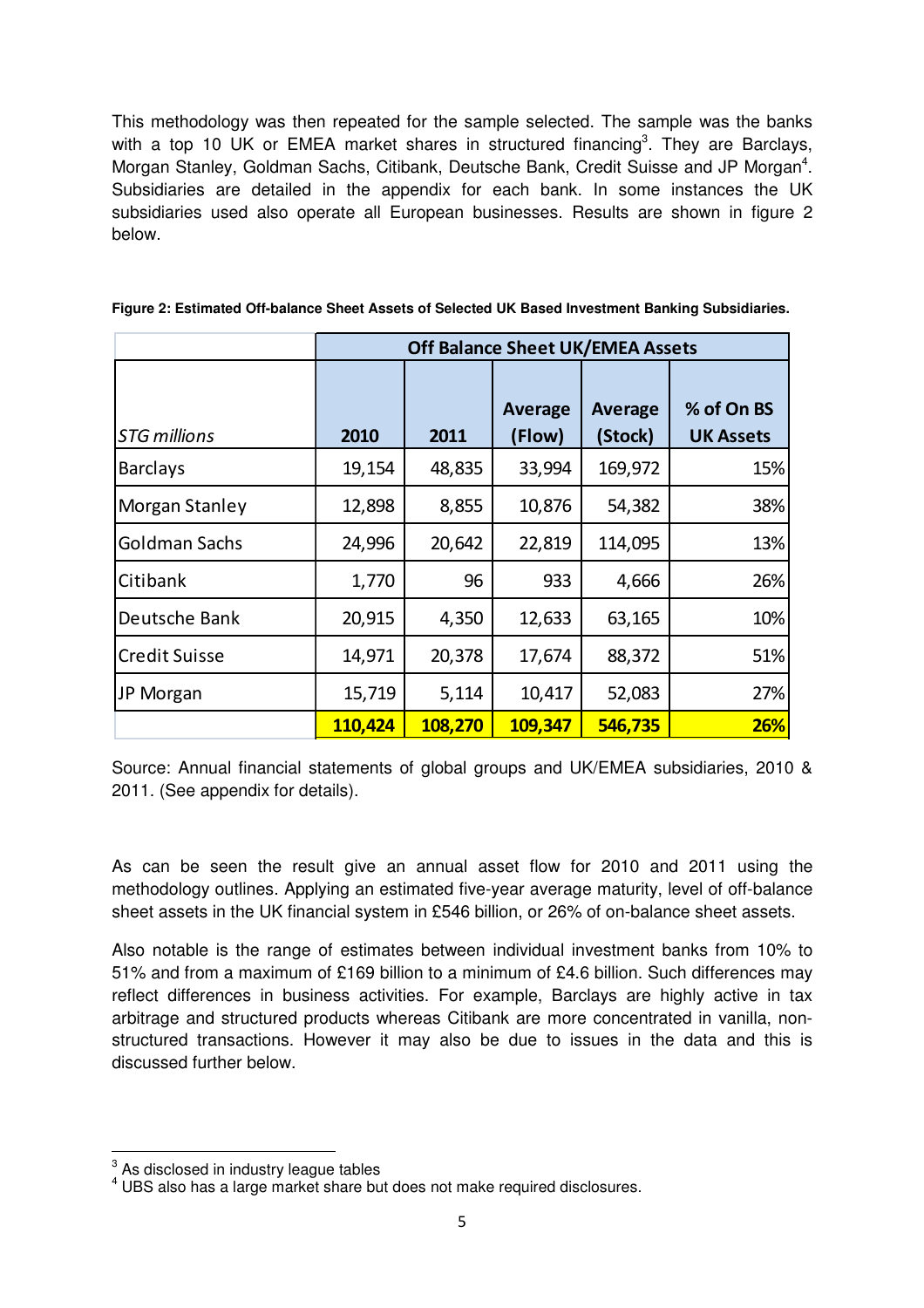#### **Critique of the Methodology**

There are a number of important considerations to be made in assessing the accuracy of this method.

Firstly, there are important assumptions, including a stable, globally consistent bonus to revenue and revenue to asset ratio, and the firmness of these assumptions vary. The bonus: revenue ratios is reasonably established as this is standard practise in investment banking, as indicated by both explicit disclosures (Such as Goldman Sachs), stable actual ratios and known internal practises. However revenue: asset ratios can vary considerable over time.

Secondly, such the data used in this paper requires further refinement. For example, UK and EMEA financial statements are not fully isolated in some instances and it would require further clarification to ensure inclusion of all major subsidiaries. In addition financial data require normalisation across years. For example, 2011 data has been impacted by large provisions relating to Euro zone credit exposures or 2010 by UK bank levy's and ideally these would be excluded to give normalised revenue and compensation trends. Such lack of normalization, in particular, impacts the granular results for different investment banks and years materially.

Nevertheless, as an estimate of the industry level of off-balance sheet assets, it is considered that the method produces a broadly correct result, although it would benefit from further development.

#### **Conclusion**

The results estimate UK-based off-balance sheet assets of £546 billion or 26% of onbalance sheet assets. The method requires further development and refinement but nevertheless represents an reasonable estimate of a previously unknown and yet very important figure.

When combined with FSA estimates of UK hedge fund assets of £360 billion, this given an estimated assets of the UK shadow banking system of over £900 billion. Such a huge asset base of unregulated and opaque assets underpins calls for greater regulation and disclosure.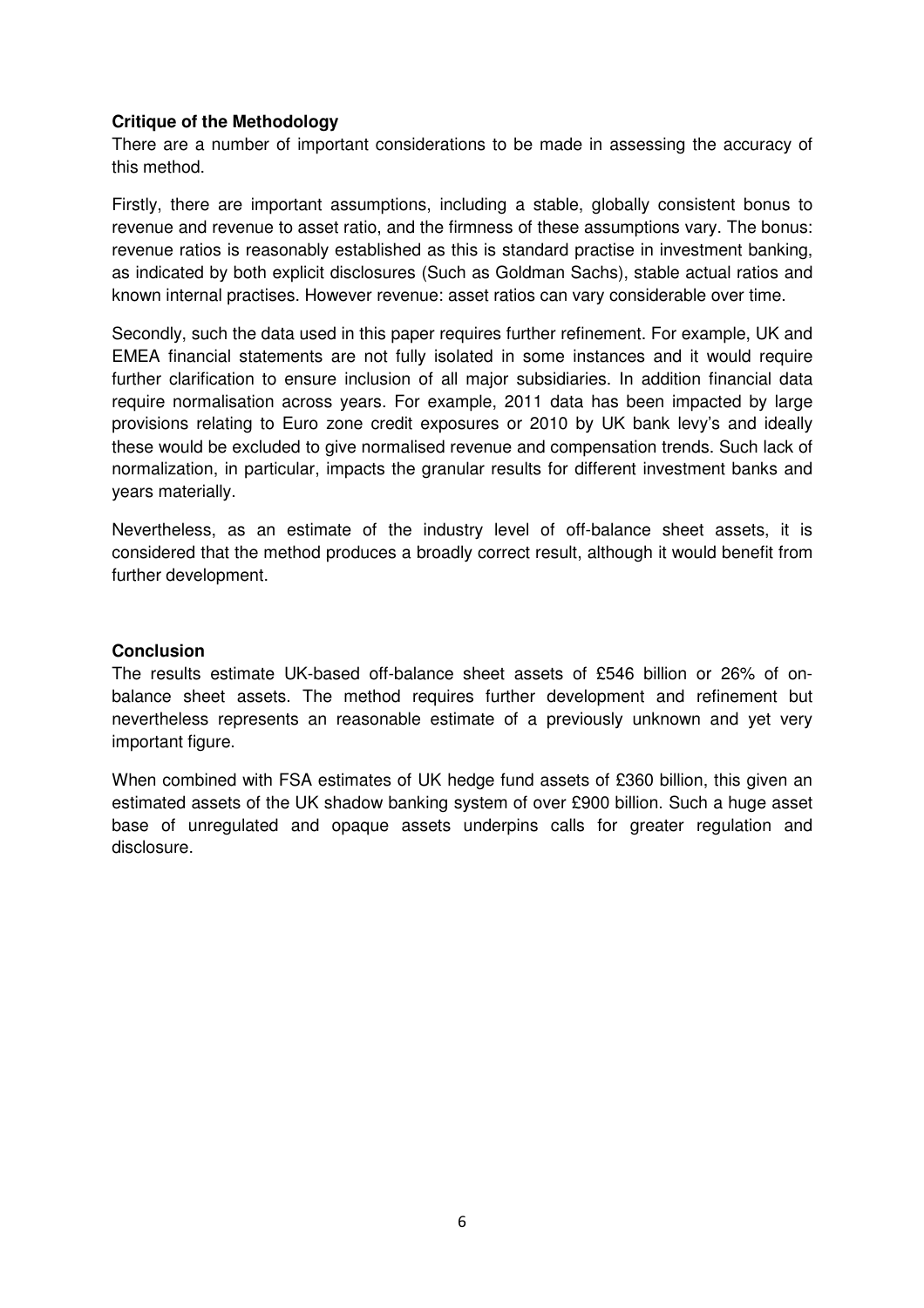#### **Bibliography**

Buckle, M & Thompson, J. 2004. The UK Financial System: Theory and Practise. Manchester: Manchester University Press.

Davies, R. Et al., 2010. Evolution of the UK Banking Sector, s.l.: http://www.bankofengland.co.uk/publications/Documents/quarterlybulletin/qb100407.pdf.

Financial Services Authority, 2006. Private Equity: A Discussion of Risk and Regulatory Engagement, s.l.: http://www.fsa.gov.uk/pubs/discussion/dp06\_06.pdf. London: Financial Services Authority.

Financial Services Authority, 2009. The Turner Review: A regulatory response to the Global Banking Crisis, London: Financial Services Authority.

Financial Services Authority, 2011. Assessing the possible sources of systemic risk from hedge funds, London: Financial Services Authority.

Financial Stability Board, 2011. Shadow Banking: Strengthening Oversight and Regulation, s.l.: http://www.financialstabilityboard.org/publications/r\_111027a.pdf.

HM Treasury, 2011. A New Approach to Financial Regulation: A Blueprint for Reform, s.l.: http://www.hm-treasury.gov.uk/d/consult\_finreg\_\_new\_approach\_blueprint.pdf.

Independent Commission on Banking, 2011. Final Report: Recommendations, s.l.: http://bankingcommission.s3.amazonaws.com/wp-content/uploads/2010/07/ICB-Final-Report.pdf.

Toporowski, J., 2005. Theories of Financial Disturbance. Cheltenham: Edward Elgar.

Toporowski, J., 2010. Why the World Economy Needs a Financial Crash and Other Critical Essays on Finance and Financial Economics. London: Anthem Press.

Toporowski, J. Shabani, M & Tyson, J., 2013, UK Country Study, European Commission Framework Programme Seven Research Project "Financialisation, Economy, Society and Sustainable Development". Unpublished.